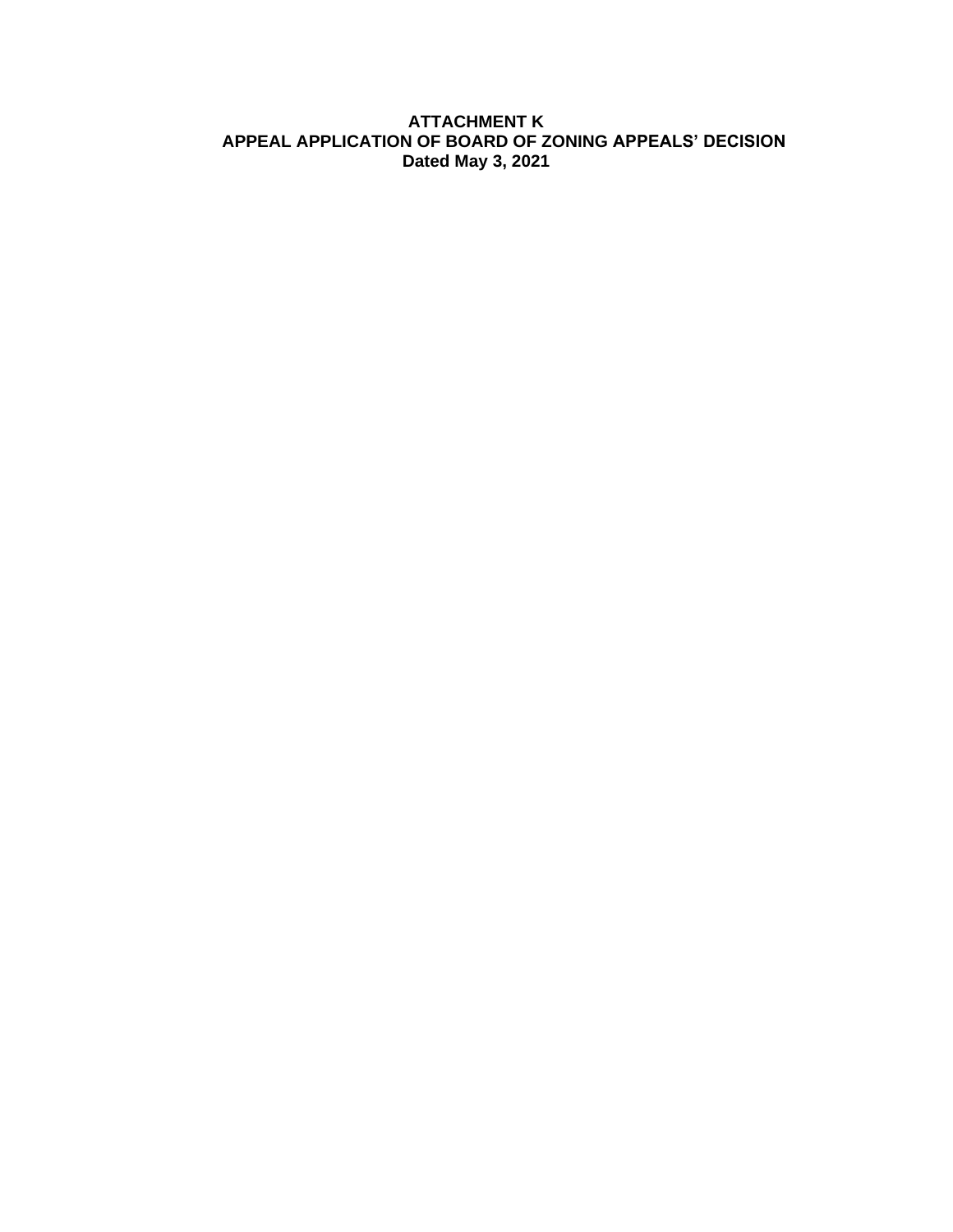# APPEAL APPLICATION RECEIVED

| <b>GENERAL INFORMATION:</b><br>(Please print)                                                                                                                                                            |                                               | Date: 05/03/2021 MAY -3 PM 2: 46 |
|----------------------------------------------------------------------------------------------------------------------------------------------------------------------------------------------------------|-----------------------------------------------|----------------------------------|
| Appellant: Matthew Feldhaus                                                                                                                                                                              |                                               | <b>CITY CLERK</b><br>NE DAQADEMA |
| Mailing Address: 139 Hermosa Avenue                                                                                                                                                                      |                                               |                                  |
| City: Hermosa Beach                                                                                                                                                                                      | State: CA Zip: 90254                          |                                  |
| Phone #: (day) 626-888-9411 (evening) 562-477-7609                                                                                                                                                       |                                               | $\overline{Fax \#: N/A}$         |
| <b>Contact Person: Matthew Feldhaus</b>                                                                                                                                                                  |                                               | Phone #: 626-888-9411            |
| E-mail Address of Contact Person: matthew@rwbid.com                                                                                                                                                      |                                               |                                  |
| Applicant (if different from appellant): N/A                                                                                                                                                             |                                               |                                  |
| <b>APPEAL APPLICATION</b>                                                                                                                                                                                |                                               |                                  |
| ZENT2020-10016<br>Application # HDP #6838 Date of Decision 4/22/2021 Appeal Deadline 05/03/2021                                                                                                          |                                               |                                  |
| Property Address: 1820 Linda Vista Avenue, Pasadena, CA 91103                                                                                                                                            |                                               |                                  |
| I hereby appeal the decision of the: Board of Zoning Appeals                                                                                                                                             |                                               |                                  |
| The decision maker failed to comply with the provisions of the zoning ordinance in the following manner:<br>The Board of Zoning Appeals failed to follow the zoning code and state law in their findings |                                               |                                  |
| when they denied Hillside Development Permit #6838.                                                                                                                                                      |                                               |                                  |
|                                                                                                                                                                                                          |                                               |                                  |
|                                                                                                                                                                                                          |                                               |                                  |
|                                                                                                                                                                                                          | If necessary, please attach additional sheets |                                  |
| an Fanal M                                                                                                                                                                                               | 05/03/2021                                    |                                  |
| <b>Applicant's Signature</b>                                                                                                                                                                             |                                               | Date of Application              |
| Activity #<br><u> 1999 - Joseph Johnson, primar politik</u>                                                                                                                                              |                                               |                                  |
| Application Fee: \$                                                                                                                                                                                      |                                               | Appeal Hearing Date              |
|                                                                                                                                                                                                          | Received by:                                  |                                  |
|                                                                                                                                                                                                          |                                               |                                  |

City Clerk • City of Pasadena • 100 North Garfield Avenue, Room S228 • Pasadena, California 91109 • 626-744-4124 • 626-744-3921 (fax)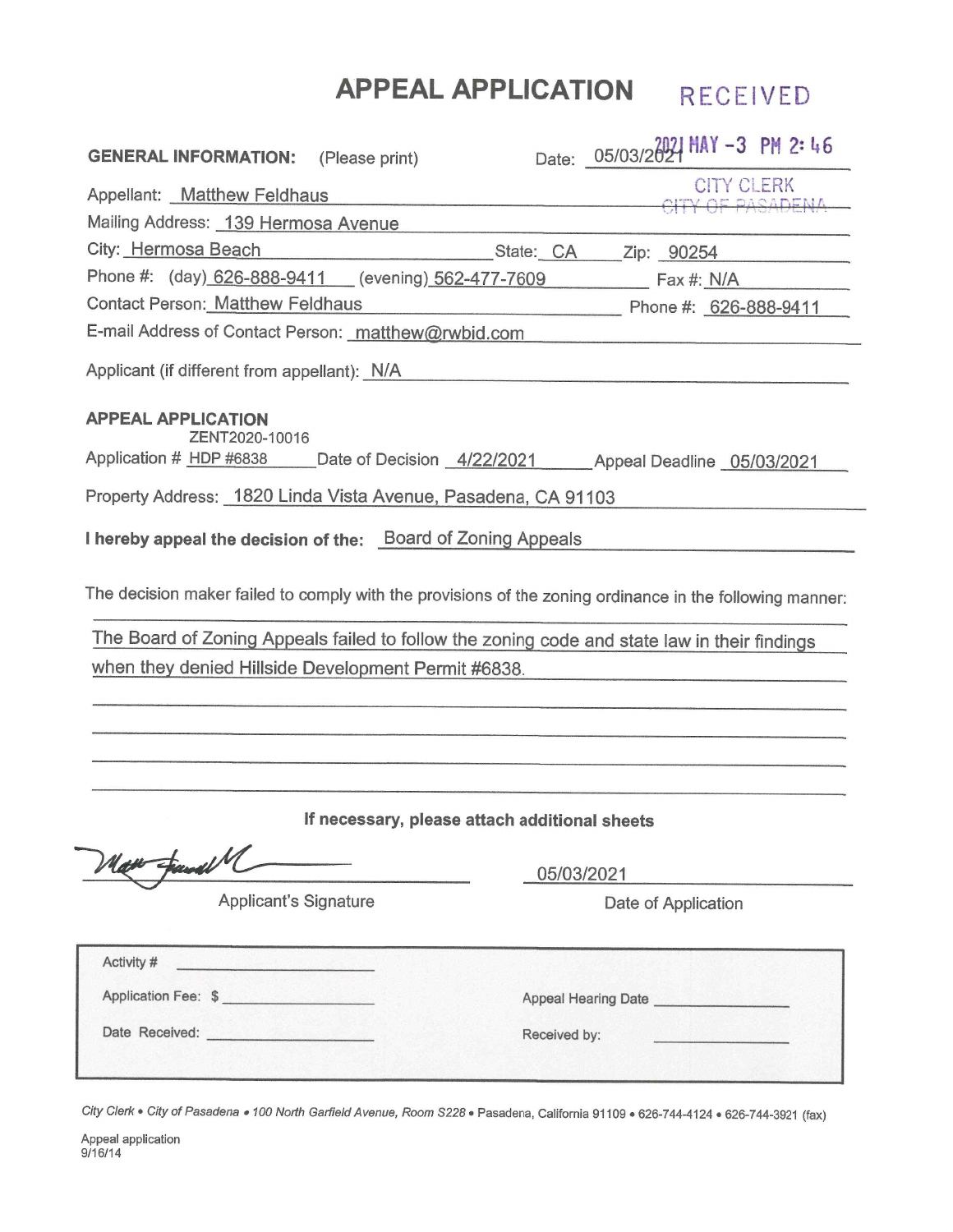

## PLANNING & COMMUNITY DEVELOPMENT DEPARTMENT PLANNING DIVISION

April 28, 2021

Matthew Feldhaus 2926 Graceland Way Glendale, CA 91206

### Subject: Hillside Development Permit #6838 1820 Linda Vista Avenue Council District #6

ZENT2020-10016

Dear Mr. Feldhaus:

Your application for a Hillside Development Permit at 1820 Linda Vista Avenue was considered by the Board of Zoning Appeals on April 22, 2021.

HILLSIDE DEVELOPMENT PERMIT: To allow the construction of a 2,208 square-foot, twostory addition to the existing 2,452 square-foot, single-story single-family residence, with an attached 366 square-foot garage, and attached 439 square-foot carport. The application includes a 1,401 square-foot addition to the same level as the existing residence and a new 807 square-foot lower-story addition. The combined additions result in a 4,660 square-foot residence with an attached 754 square-foot garage.

At the conclusion of the public hearing, and with full knowledge of the property and vicinity, a motion was made to grant the appeal and overturn the Hearing Officer's decision and disapprove the Hillside Development Permit that resulted in a 5-0 by the members present. As a result, action was taken to disapprove Hillside Development Permit #6838.

You are hereby notified that, pursuant to Pasadena Municipal Code Chapter 17.72, any person affected or aggrieved by the decision of the Board of Zoning Appeals has the right to appeal this decision. In addition, a member of the City Council may stay the decision and request that it be called for review to the City Council. An appeal or a request for a call for review of this decision shall be within ten days, the last day to file an appeal or a request for a call for review is Monday, May 3, 2021. Appeal applications must cite a reason for objecting to a decision and should be filed with the City Clerk. Without any call for review or appeal, the effective date will be Tuesday, May 4, 2021. The regular Appeal fee is \$1,681.48. The Appeal fee for Non-profit Communitybased Organizations is \$840.74.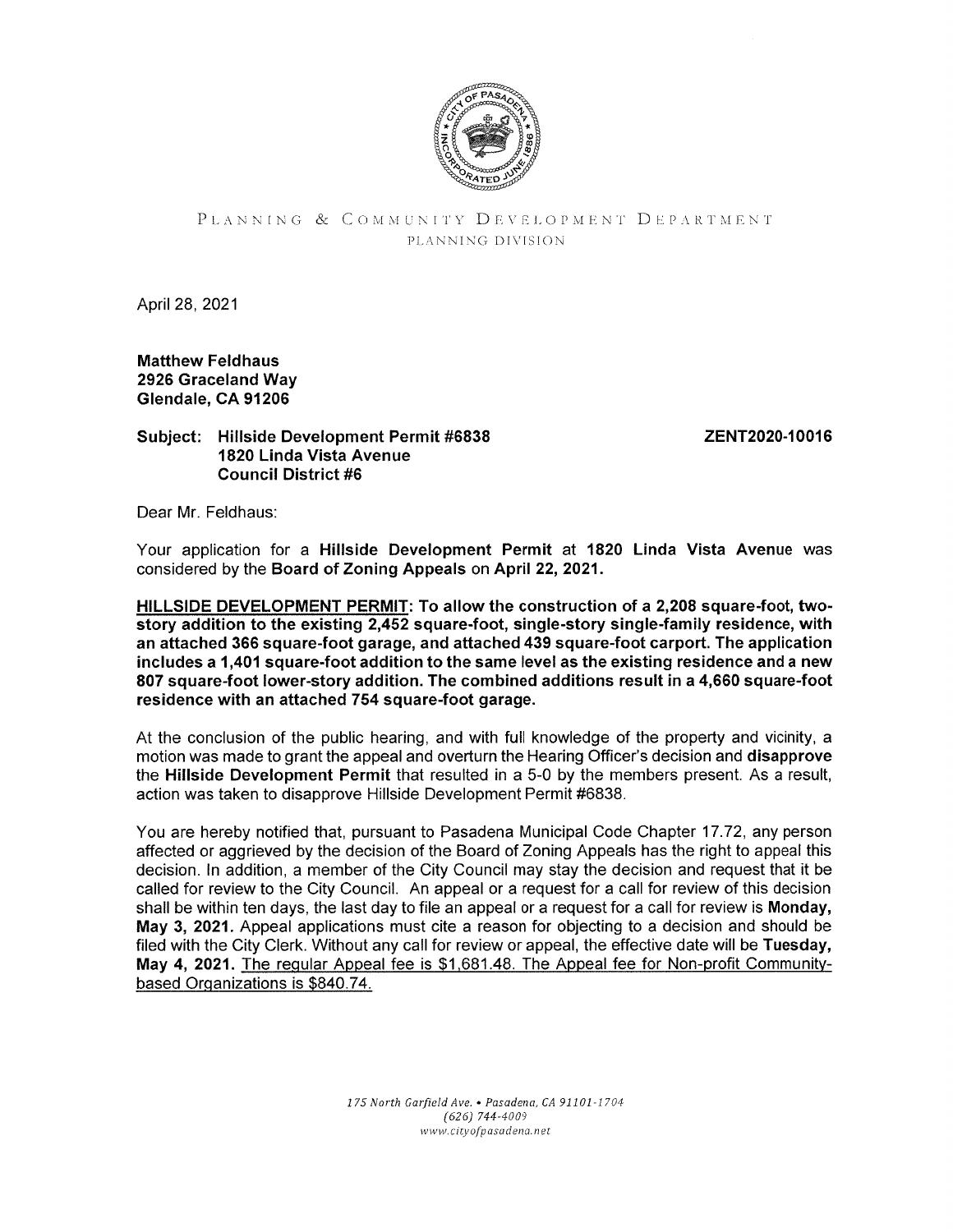For further information regarding this case, please contact Katherine Moran at (626) 744-6740.

Sincerely,

 $\cup$ ∕Luis Roc**∲**a

Zoning Administrator

Enclosure: Attachment A

c: City Manager, City Clerk, City Council, City Council District Liaison, Building Division, Public Works, Design and Historic Preservation, Department of Transportation, Hearing Officer, Code Compliance, Case File, Decision Letter File, Planning Commission (9)